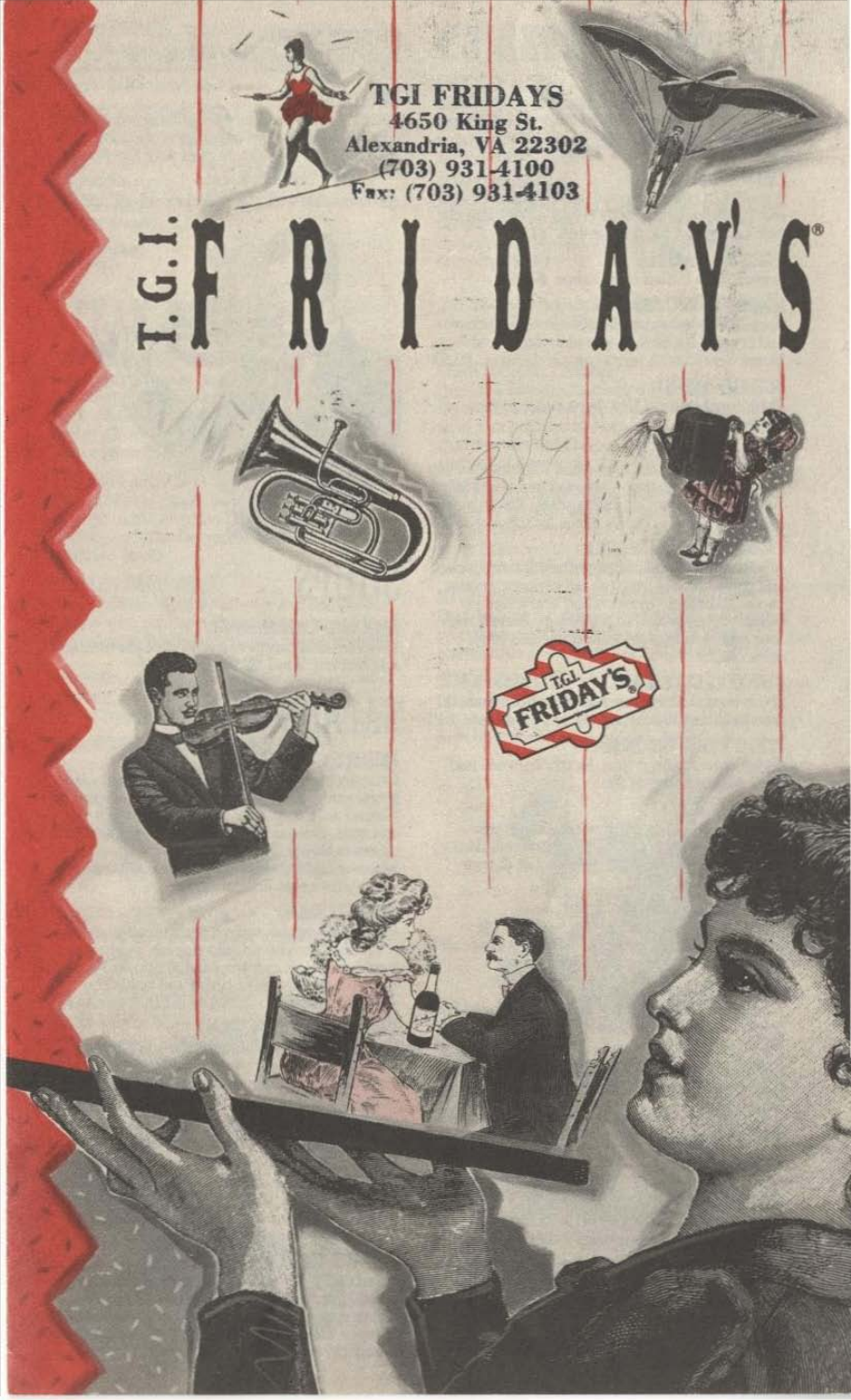## APPETIZERS

### COLOSSAL CAJUN ONION

Our giant onion fried crisp and golden with Cajun seasoned batter. Served with our barbecue-piquant sauce. \$4.99

### **FRIED CALAMARI**

A basket of calamari rings, lightly battered and fried golden. Served with Friday's Fries and our own tartar and cocktail sauces. \$4.99

FRIED MOZZARELLA<br>Served with Italian meat sauce. \$4.49

### LOADED POTATO SKINS

Baked potatoes, scooped and fried until golden and crispy. Loaded with cheddar cheese and bacon. Served with sour cream and chives. \$5.99

### BUFFALO WINGS

Traditional upstate New York style chicken wings. \$4.89

### **THAI CHICKEN**

Chicken tenderloins, marinated in pineapple, soy sauce and honey, then skewered and charbroiled. Served atop crisp Chinese noodles. Accompanied by a warm, spicy peanut sauce for dipping. \$4.99

### CHARGRILLED QUESADILLA

A large flour tortilla filled with Monterey Jack and colby cheeses, roasted red peppers, onions, bacon, tomatoes, green chilies, and fresh<br>cilantro, then grilled to perfection. Served with sour cream, tomatoes, guacamole and fresh salsa. \$4.99

### BROCCOLI CHEESE MELT

Fresh broccoli florets surrounded with a smooth, creamy cheese, lightly battered and fried crisp. \$4.79

### FRIDAY'S THIN ONION RINGS

Sweet onions, sliced thin, lightly battered and fried golden crisp. \$2.99

### POT STICKERS

Chinese dumplings filled with pork, green onions, ginger and garlic. First steamed, then pan-fried. Served with Szechuan hot & sour dipping sauce. \$5.29

### PEEL AND EAT SHRIMP

Spiced, boiled shrimp served ice cold with cocktail sauce, horseradish, Tabasco® sauce and lemon. By the quarter-pound. \$4.99

### **FRIED CLAMS**

A basket of tender dam strips, battered and fried golden. Served with Friday's Fries and our own tartar sauce. \$4.99

### CREAMY SPINACH & ARTICHOKE DIP

Served with fresh salsa and crisp tortilla chips. \$4.49

## NACHOS

 $Nachos$  are accompanied by shredded lettuce, diced *lomatoes, guacamole and sour cream.* 

### CHEDDAR CHEESE NACHOS

Served traditional style with cheddar cheese on crisp corn tortilla chips and topped with jalapeño slices. \$3.99

### SPICY CHICKEN NACHOS

Spiced chicken with mushrooms, sour cream and Monterey Jack cheese. \$5.69

### **ULTIMATE NACHOS**

Spicy beef, refried beans and cheddar cheese. \$629

### NINE-LAYER DIP

Retried beans, cheddar cheese, guacamole, black olives, seasoned sour cream, green onions, tomatoes and cilantro. Served with tortilla chips and fresh salsa. \$5.39

Also available with spicy chicken or beef, add \$L29.



### SOUPS

### BROCCOLI CHEESE SOUP

Fresh broccoli simmered with mild cheese; light and creamy. Bowl \$2.99, Cup \$1.99

### SALADS

### FRIDAY'S HOUSE SALAD

Crisp iceberg and romaine lettuce tossed with green onions, red cabbage, radishes and carrots. Topped with tomatoes, sliced cucumber and croutons. Served with hot garlic bread and your choice of dressing. \$329 Also available with cheese and bacon or with shrimp for an additional charge.

### SPINACH SALAD

Fresh leaf spinach topped with sliced avocado, crisp crumbled bacon, sliced fresh mushrooms, hard·boiled egg, croutons and artichoke hearts. Served with hot garlic bread and hot bacon dressing. \$5.39

### **CHINESE CHICKEN SALAD**

Chicken breast marinated, charbroiled and thinly sliced. Served over tossed greens with shredded green onions, sesame seeds, mandarin oranges, crisp Chinese noodles and mandarin orange-sesame dressing. \$6.99

### **COBB SALAD**

Bands of mesquite-smoked turkey, crisp bacon, avocado, cheddar cheese, hard·boiled egg, black olives, tomatoes, bleu cheese and alfalfa sprouts on a mound of tossed greens. Served with hot garlic bread and your choice of dressing. \$5.89

### FRIDAYS THAI CHICKEN SALAD

Charbroiled chicken breast, thinly sliced and served over greens tossed with bean sprouts, cilantro, green onions. sesame seeds, mandarin oranges, crisp Chinese noodles, spicy peanut and mandarin orange-sesame dressings. \$6.99

### **BISTRO PIZZA**

Our Chicago-style crust topped with authentic Italian marinara sauce and melted mozzarella cheese. Bellissima! \$5.49

### CREATE YOUR OWN PIZZA

Create your own Italian specialty, add 49¢ each item.

Monterey Jack cheese<br>Mozzarella cheese **Mushrooms** Onions Pepperoni Pineapple Swiss cheese Tomatoes

| Bacon               |  |
|---------------------|--|
| <b>Bell</b> peppers |  |
| <b>Black olives</b> |  |
| Canadian bacon      |  |
| Cheddar cheese      |  |
| Ham                 |  |
| Italian sausage     |  |
| lalapenos           |  |

### STEAK & RIBS

### BABY BACK RIBS

A full slab of tender pork ribs, marinated and seasoned, then charbroiled and basted with Apple Butter Barbecue Sauce. Served with Friday's Fries, coleslaw and a side of barbecue sauce. \$10.49

### STEAK ON A STICK PLATTER

Two kabobs of choice sirloin marinated in teriyaki sauce, charbroiled and topped with grilled pineapple. Served with Friday's Fries and coleslaw. \$5.49

### CHICKEN FRIED STEAK

Choice sirloin, lightly battered and deep-fried, topped with soutbem-style country gravy. Served with Friday's Fries and coleslaw. \$6.99

The following entrees include the *chef's* vegetable selection, a loaded baked potato and a Friday's *House Salad with hot gartic bread or a cup of soup.* 

### MUSHROOMS, STEAK AND MUSHROOMS

Charbroiled, seasoned and topped with sauteed mushrooms, onions and melted mozzarella cheese. Served with fried mushrooms. \$9.49

### NEW YORK STRIP

U.S.D.A. choice aged beef, hand-cut and charbroiled to perfection. Topped with Maison butter. \$12.99

### FRIDAY'S LONDON BROIL

Marinated beef tenderloin. sliced and charbroiled to your taste. Topped with your choice of Burgundy wine sauce or au jus. \$9.99

### STEAK ON A STICK DINNER

Three kabobs of choice sirloin marinated in a teriyaki sauce, charbroiled and topped with grilled pineapple. \$8.59

### **FILET MIGNON**

Seasoned and charbroiled to your taste, choice of Maison butter or sauteed mushrooms in Burgundy wine sauce. \$1329



# CHICKEN

### **CHICKEN MARSALA**

Breast of chicken sautéed with mushrooms, Marsala wine and cream. Served with fresh vegetables, Parmesan fettucini and choice of soup or salad. \$929

### **CHICKEN FINGERS**

Lightly battered, deep-fried chicken tenderloins served with Friday's Fries, coleslaw and your choice of coontry gravy or hooey·mustard dressing. \$5.99

The following entrees include the chef's vegetable selection and a Friday's House Salad with hot *garlic bread or a cup of soup.* 

### **HERB GRILLED CHICKEN**

Breast of chicken marinated in Italian herbs, charbroiled and served atop brown rice pilaf with slices of lemon. Accompanied by charbroiled mushrooms, zucchini, yellow squash and red and green peppers. \$8.69

### BLACKENED-CAJUN CHICKEN

Breast of chicken seasoned with Cajun spices and blackened on a cast iron skillet. Topped with spicy Cajun relish and served over brown rice pilaf. Accompanied by spicy black beans. \$8.99

### MUSHROOMS, CHICKEN AND MUSHROOMS

Deep-fried and topped with sautéed mushrooms and mozzarella cheese. Served with fried mushrooms and a loaded baked potato. \$9.49

### UEMON CHICKEN

Battered chicken breast sautéed in a lemon and white wine sauce, atop steamed fresh spinach. Served with creamy fettucini. \$929



## SEAFOOD

### SHRIMP FRIDAY'S

Jumbo shrimp lightly battered and deep-fried. Served with cherry mustard sauce and Friday's Fries. \$10.99

### DOWN EAST FISHERMAN'S PLATTER

Jumbo shrimp, scallops, clams and selected fish battered and fried. Served with fries, coleslaw, tartar and cocktail sauces. \$10.29

### **FISH OF THE DAY**

Ask your server about today's fish selection. Served with rice pilaf, the chef's vegetables and a cup of soup or a House Salad.

All our fish selections are U.S.D.C. inspected.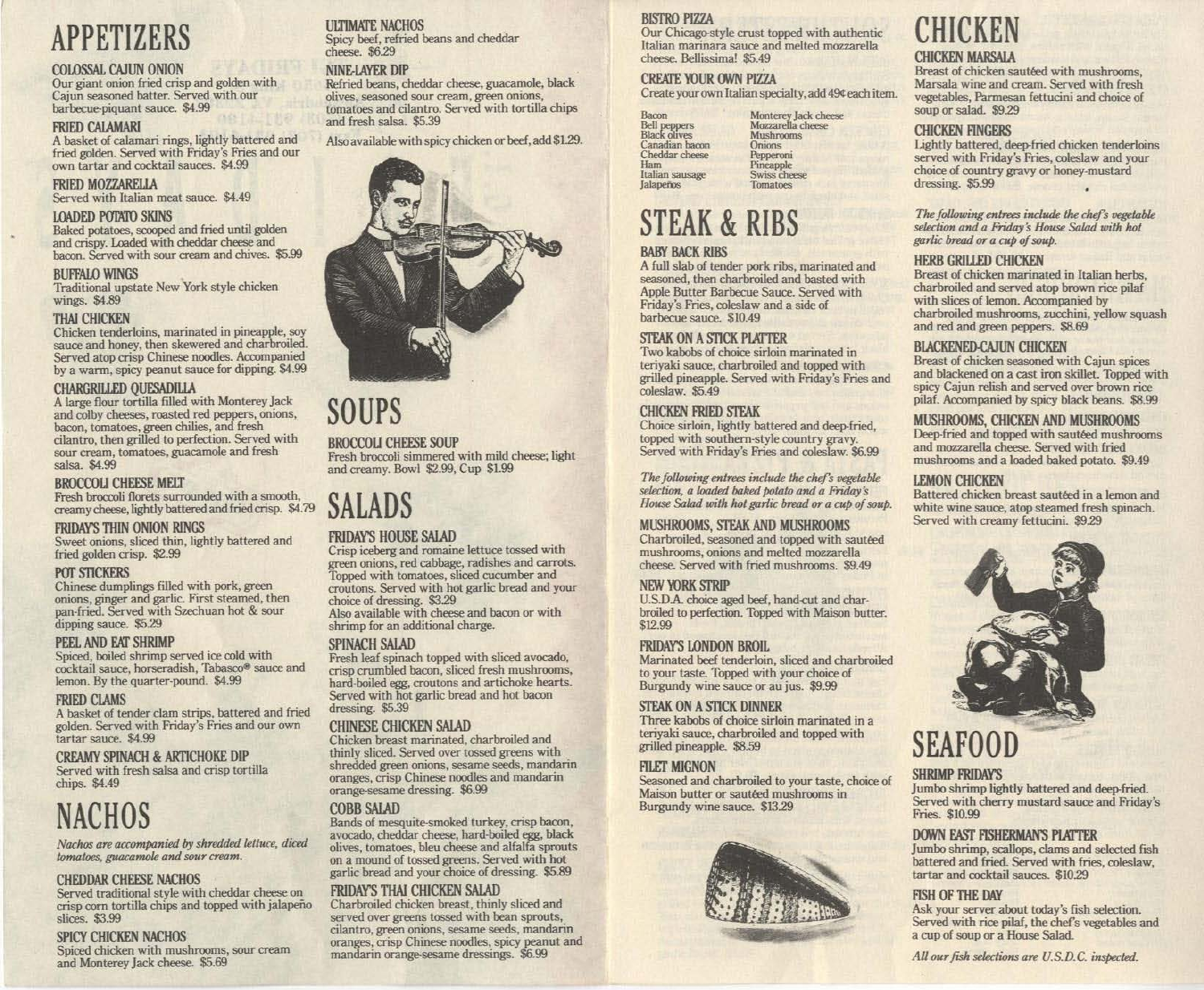### CHARBROILED FAJITA SALAD

Marinated slices of charbroiled chicken breast or sirtoin steak atop salad greens tossed with brown rice. Garnished with Monterey Jack and cheddar cheeses, grilled onions and bell peppers. avocado, green onions and tomatoes. Served in a giant flour tortilla shell with country buttermilk dressing and fresh salsa. \$7.49

### **CAESAR SALAD**

Crisp hearts of romaine lettuce tossed with our creamy Caesar dressing, freshly grated Parmesan cheese and crunchy croutons. Served with hot garlic bread. \$5.29

#### GRILLED CHICKEN CAESAR SALAD

Slices of marinated, chargrilled breast of chicken heaped atop our Caesar Salad. Garnished with fresh tomatoes and jumbo black olives. Served with hot garlic bread. \$6.99

### CAJUN-FRIED CHICKEN SALAD

Crispy Cajun-battered breast of chicken on a bed of tossed greens, with tomatoes, hard-boiled egg, black olives and Monterey Jack cheese. Served with hot bacon-mustard dressing and garlic bread. \$6.79

### BLACKENED TUNA CAESAR SALAD

Slices of tuna steak blackened in Cajun spices atop our Caesar Salad. Garnished with fresh tomatoes and jumbo black olives. Served with hot garlic bread. \$6.59

SALAD DRESSINGS<br>Country Buttermilk<br>Creamy Bleu Cheese Fat-Free California French<br>Fat-Free Italian Herb **Honey Mustard Hot Bacon Hot Bacon-Mustard** House (Italian Dressing with crumbled bleu cheese) Italian Olive Oil & Vinegar **Thousand Island** 

# COMBINATIONS

### SOUP AND SALAD

A bowl of soup and a House Salad with garlic bread. \$4.89

### SOUP AND SANDWICH

A bowl of soup and half of a Friday's Club Sandwich on whole wheat bread. \$4.89

### SANDWICH AND SALAD

Half of a Friday's Club with a House Salad. \$4.89

### FRESH VEGETABLE MEDLEY

Steamed zucchini, carrots, cauliflower, yellow grilled tomato half topped with Parmesan cheese.<br>Your choice of a steaming baked potato topped squash, broccoli and snow peas. Served with a with melted Swiss cheese or brown rice pilaf. Accompanied by a Friday's House Salad and hot garlic bread. \$5.89

## FRIDAY'S LITESM

### PACIFIC COAST TUNA

Julienne of fresh seasonal vegetables steamed and topped with slices of charbroiled tuna steak. Served with a light oriental vinaigrette for dipping. \$5.89

### PACIFIC COAST CHICKEN

Julienne of fresh seasonal vegetables steamed and topped with sliced charbroiled chicken breast. Served with a light oriental vinaigrette for dipping. \$5.89

### SALAD AND BAKED POTATO

Our House Salad offered with your choice of fatfree dressing. Served alongside a baked potato with our chili yogurt sauce and green onions. \$4.29

#### **FRIDAYS GARDENBURGER®**

The original gardenburger<sup>®</sup> made with whole grains, nuts and mushrooms on a whole wheat kaiser roll. Served with lettuce, onion, tomato and pickle with chili yogurt sauce, black-eyed pea and corn salsa. \$5.49

#### FRESH VEGETABLE BAGUETTE

Fresh vegetables stir-fried with cilantro pesto on warm baguette bread with provolone cheese and our smokey yogurt sauce. Served with black-<br>eyed pea and corn salsa. \$4.99 with provolone cheese and<br>uce. Served with black-<br>sa. \$4.99



### SANDWICH

All sandwiches are served with Friday's Fries.

### CALIFORNIA CHARGRILLED TURKEY

Chargrilled all-white meat turkey burger, served on a toasted whole wheat kaiser roll with lettuce, tomatoes, alfalfa sprouts, onions, and avocado. Accompanied by honey mustard sauce. \$5.89

#### CHARBROILED CHICKEN

Breast of chicken charbroiled and basted with butter, lemon juice and wine. Served with lettuce, tomatoes, onions, pickles and mayonnaise on a whole wheat kaiser roll. \$5.89

### BLACKENED-CAJUN CHICKEN

Breast *01* chicken blackened in Cajun spices. Served on baguette bread with cheddar cheese, lettuce, tomatoes and mayonnaise. \$6.29

### **FRENCH DIP**

Roast beef with sautéed onions and Swiss cheese served au jus on toasted baguette bread. \$6.59

#### SMOKED TURKEY REUBEN

Mesquite-smoked turkey, Thousand Island dressing, coleslaw and Swiss cheese between extra thick slices *01* grilled light rye bread. Served with cranberry relish. \$6.29

### **FRIDAYS CLUB**

Ham, mesquite-smoked turkey, cheese, bacon, lettuce, tomatoes and mayonnaise on whole wheat bread or white toast. \$5.49

### FAJITA STEAK BAGUETTE

Choice sirloin steak, grilled and then thinly sliced. Topped with onions, peppers, melted cheese, lettuce and tomatoes. Served on baguette bread with special dressing. \$6.99

### CLUB-STYLE CROISSANT

Mesquite-smoked turkey with Monterey jack cheese, bacon, lettuce, tomatoes and mayonnaise on a special Friday's croissant. \$6.29

### BARBECUE CHICKEN PATTIE MELT

Barbecue-grilled breast of chicken served on grilled thick-cut rye bread with sautéed onions and melted cheddar cheese. \$6.49

### **TTALIAN CLUB**

Pepperoni, ham, mesquite-smoked turkey and mozzarella, provolone and Parmesan cheeses on warm baguette bread with lettuce, tomatoes, onion and Italian dressing. \$6.49

## HAMBURGERS

Our hamburgers are 1/3 pound U.S.D.A. Choice C", *concert and the concert and served thick and juicy on*<br>*Ground Beef, charbroiled and served thick and juicy on*<br>*a sesame seed bun or whole wheat kaiser roll. All are*<br>served with lettuce, tomato, onion and pickle sli

1/2 pound burgers, add an additional \$1.00.<br>With Friday's Fries, add 99¢.

HAMBURGER \$3.89

**CHEESEBURGER** Smothered in melted American cheese. \$3.99

BACON CHEESEBURGER Topped with crisp bacon slices and smothered in melted American cheese. \$4.49

### **MONDAY BURGER** Melted cheddar cheese, sauteed mushrooms and Burgundy wine sauce. \$4.49

**TUESDAY BURGER** Sautéed mushrooms and Burgundy wine sauce. \$4.49

### WEDNESDAY BURGER Sautéed onions and mushrooms with a thick

layer of melted mozzarella cheese. \$4.49

### THURSDAY BURGER

Sautéed mushrooms and crisp bacon covered with melted Swiss cheese. \$4.49

#### **FRIDAY BURGER** Sautéed mushrooms and crisp bacon covered with melted American cheese. \$4.49

SATURDAY BURGER Melted cheddar cheese topped with grilled Canadian bacon. \$4.49

#### **SUNDAY BURGER** Seasoned Cajun-style and blackened on a cast iron skillet, topped with spicy Cajun relish and melted mozzarella cheese.. \$4.49

NAME YOUR OWN BURGER Choose up to four ingredients. \$4.49. Each additional, add 29¢.

American cheese Avocado Bacon **Bell peppers**<br>**Black beans Bleu** cheese **Burgundy wine sauce** Cajun seasoning Canadian bacon Cheddar cheese

Guacamole Jalapeños Monterey Jack cheese Mozzarella cheese **Mushrooms** Onions Pineapple Provolone cheese Salsa Spicy beef Swiss cheese

# SOUTHWESTERN

### **BEEF FAJITAS**

Sizzling hot slices of chargrilled beef on a bed of grilled onions and bell peppers. Served with guacamole, sour cream, pico de galla, fresh salsa, cheese and warm flour tortillas. S8.59

### CHICKEN CHIMICHANGA

A flour tortilla filled with spicy chicken, mush· rooms and Monterey jack cheese, fried crisp and flooks and monterey jack cheese, then crisp and<br>golden. Topped with ranchero sauce and melted<br>Monterey Jack cheese. Served with guacamole salad and black beans with brown rice. \$6.99

CHICKEN FAJITAS<br>Slices of chargrilled chicken breast served on a bed of grilled onions and bell peppers. Served with guacamole, sour cream, pico de gallo, fresh salsa, cheese and warm flour tortillas. \$8.59

### SOUR CREAM CHICKEN ENCHILADAS<br>Chicken, onions, green chilies and sour cream

rolled in corn tortillas. Covered with a delicate sour cream sauce, melted jack cheese and jalapeños. Served with guacamole salad and black beans with brown rice. \$6.69

### **COMBINATION FAJITAS**

Our sizzling hot combination featuring slices or chargrilled beef and chicken on a bed of grilled onions and bell peppers. Served with guacamole, SOUf cream, pico de gallo, fresh salsa, cheese and warm flour tortillas. \$8.59

## PASTA & PIZZA

### FETTUCINI ALFREDO

Steaming egg noodle fettucini served in a rich Parmesan cream sauce. \$6.69

SPICY CAJUN CHICKEN PASTA<br>Fettucini tossed with sauteed chicken, mushrooms, onions, and red and green peppers in Friday's own spicy, tomato creole sauce. \$8.49

### FETTUCINI ALFREDO WITH CHICKEN AND HERBS

Sautéed slices of chicken breast, fresh mushrooms and red bell peppers tossed in our Alfredo sauce with basil pesto. \$8.79

### **BAKED MANICOTTI**

Egg pasta stuffed with a ricotta and Parmesan cheese filling. Topped with sauteed mushrooms, Parmesan and provolone cheeses and marinara sauce. \$6.99

### LINGUINI WITH SHRIMP

Bay shrimp sautéed in butter, white wine, herbs and garlic, then mounded over linguini. Served with fresh lemon slices. \$9.49

### **BROKEN NOODLES**

Extra long ziti pasta, randomly broken and tossed with sautéed artichoke hearts, mushrooms, bell peppers, black olives. fresh tomatoes, marinara sauce, garlic and Parmesan and mozzarella cheeses. \$7.69

All the above Pasta Specialties are served with a Friday's House Salad and hot garlic bread.